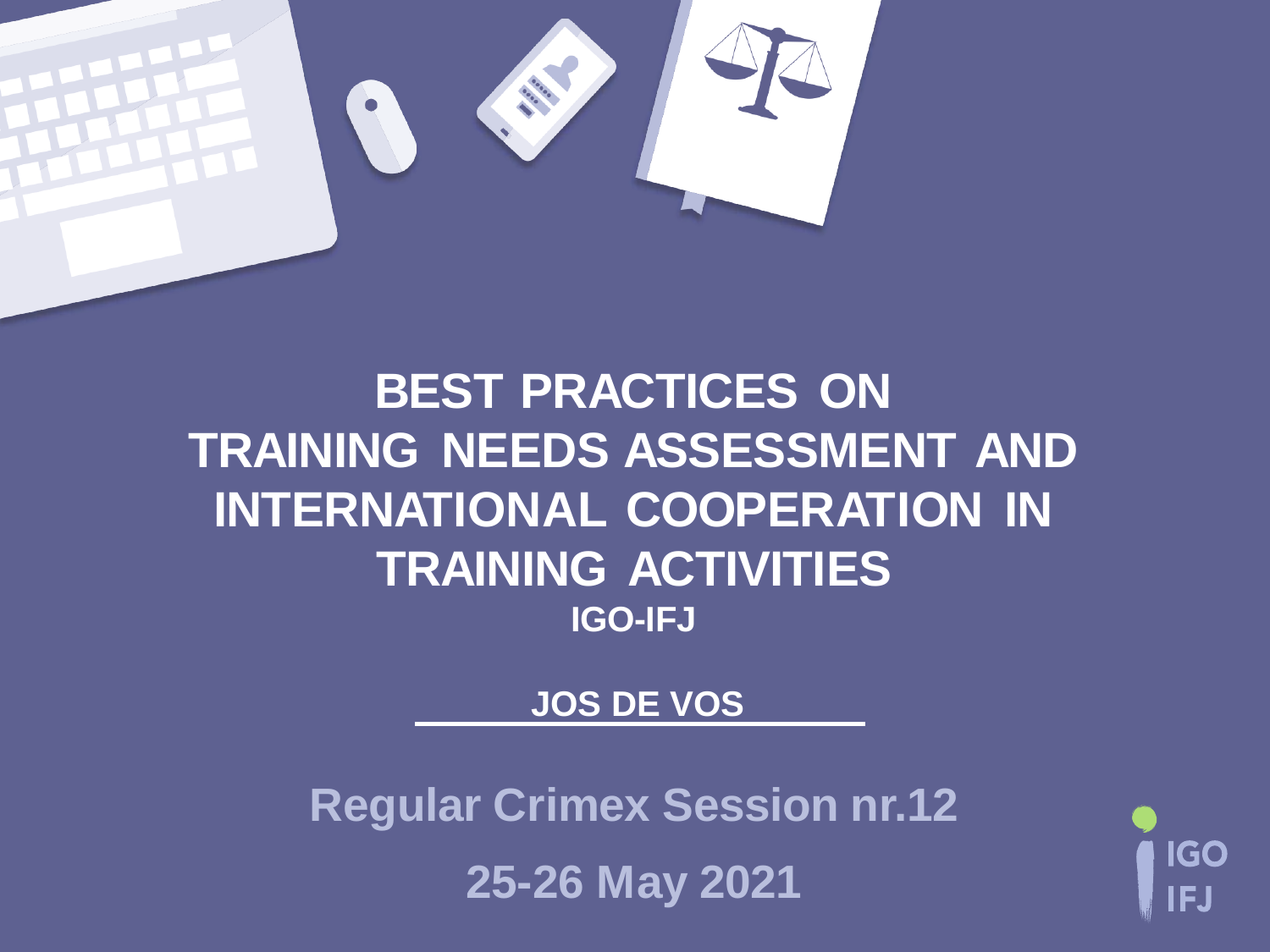

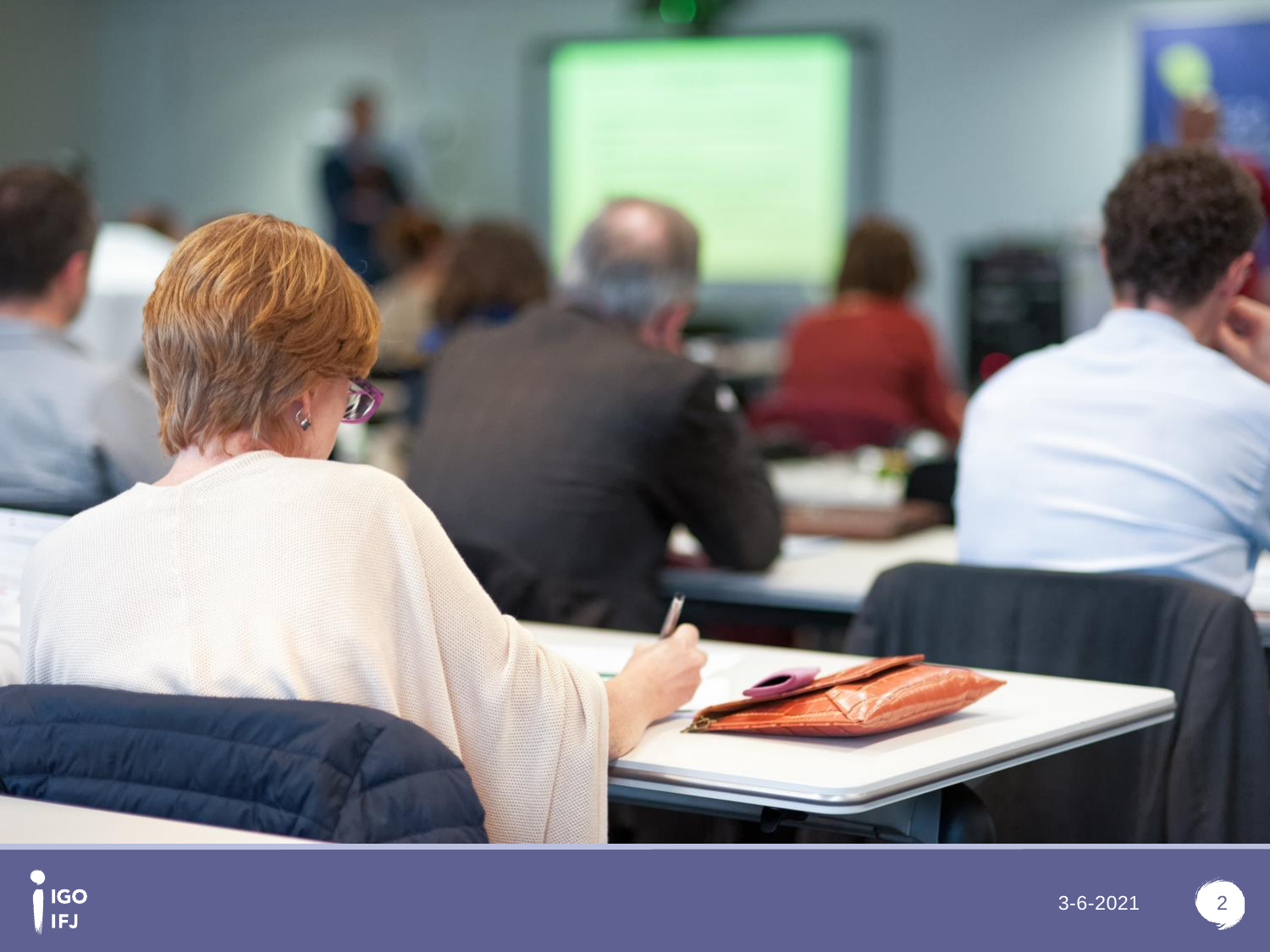## **Table of contents**

- **I. Belgian Judicial Training Institute (IGO-IFJ): some facts**
- **II. Training needs assesment**
- **III. IGO-IFJ : an active partner at EU and international level**

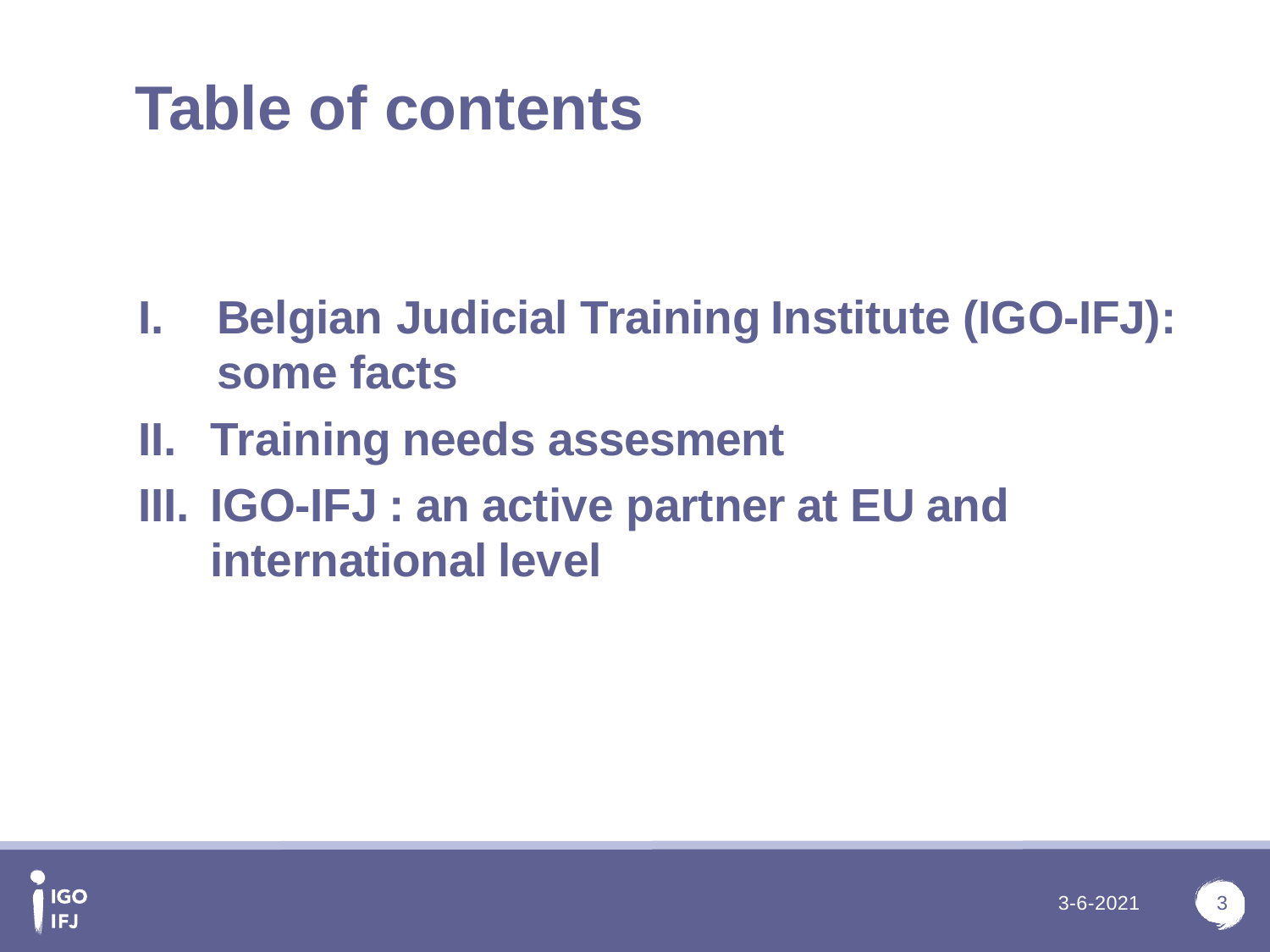### **I - Belgian Judicial Training Institute (IGO-IFJ): some facts**

#### **IGO-IFJ is a 'Parastatal sui generis'**

- Independent from the Minister of Justice
- Independent from the High Council of Justice
- Independent from the college of Judges
- Independent from the college of Prosecutors

#### **Founded in 2009**

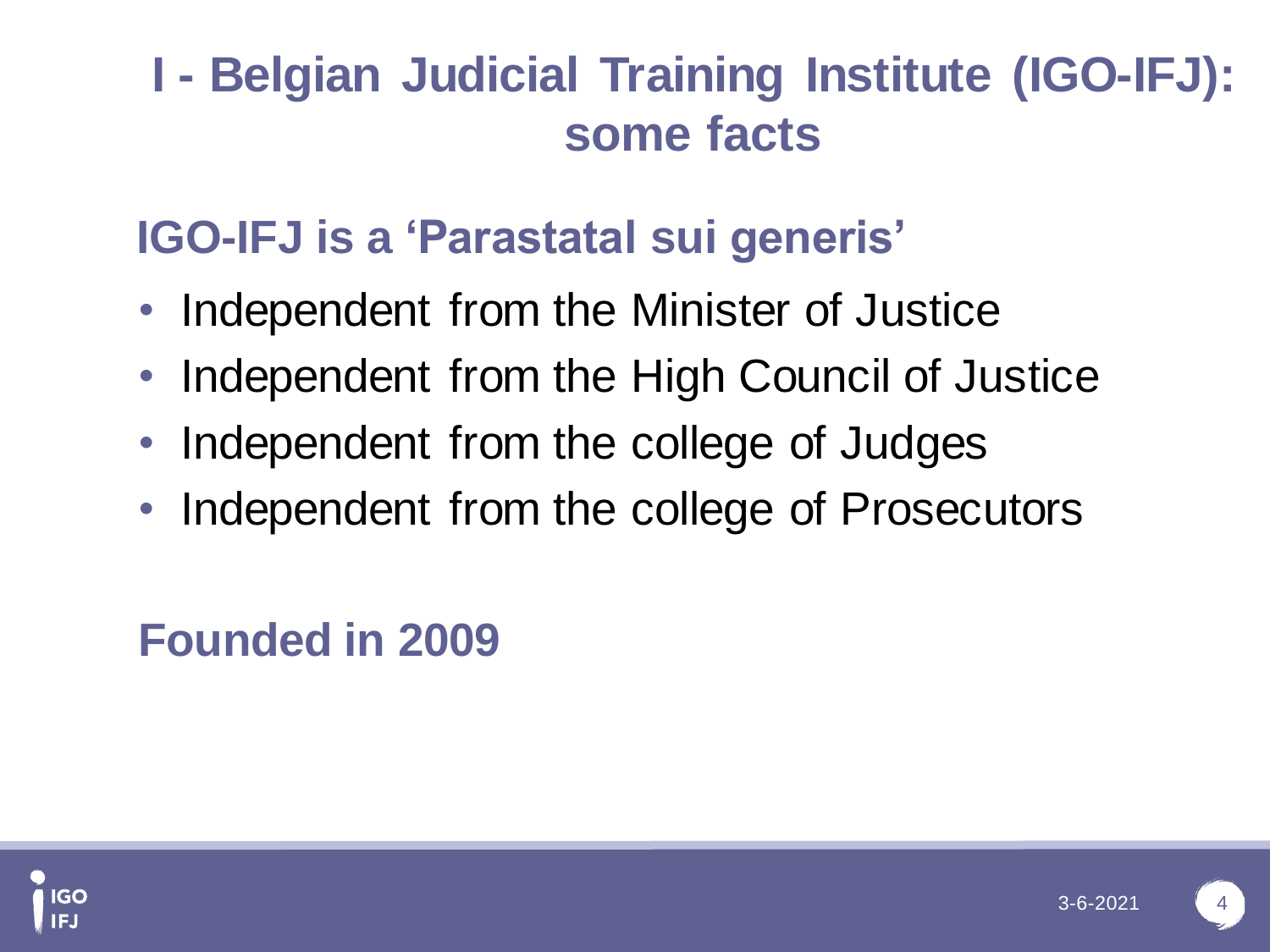## **Target audience IGO-IFJ Training for judicial trainees, magistrates and court staff**

- Organisation of 'internal' training
- Funding and coordination of 'external' training
- Coordinating international training

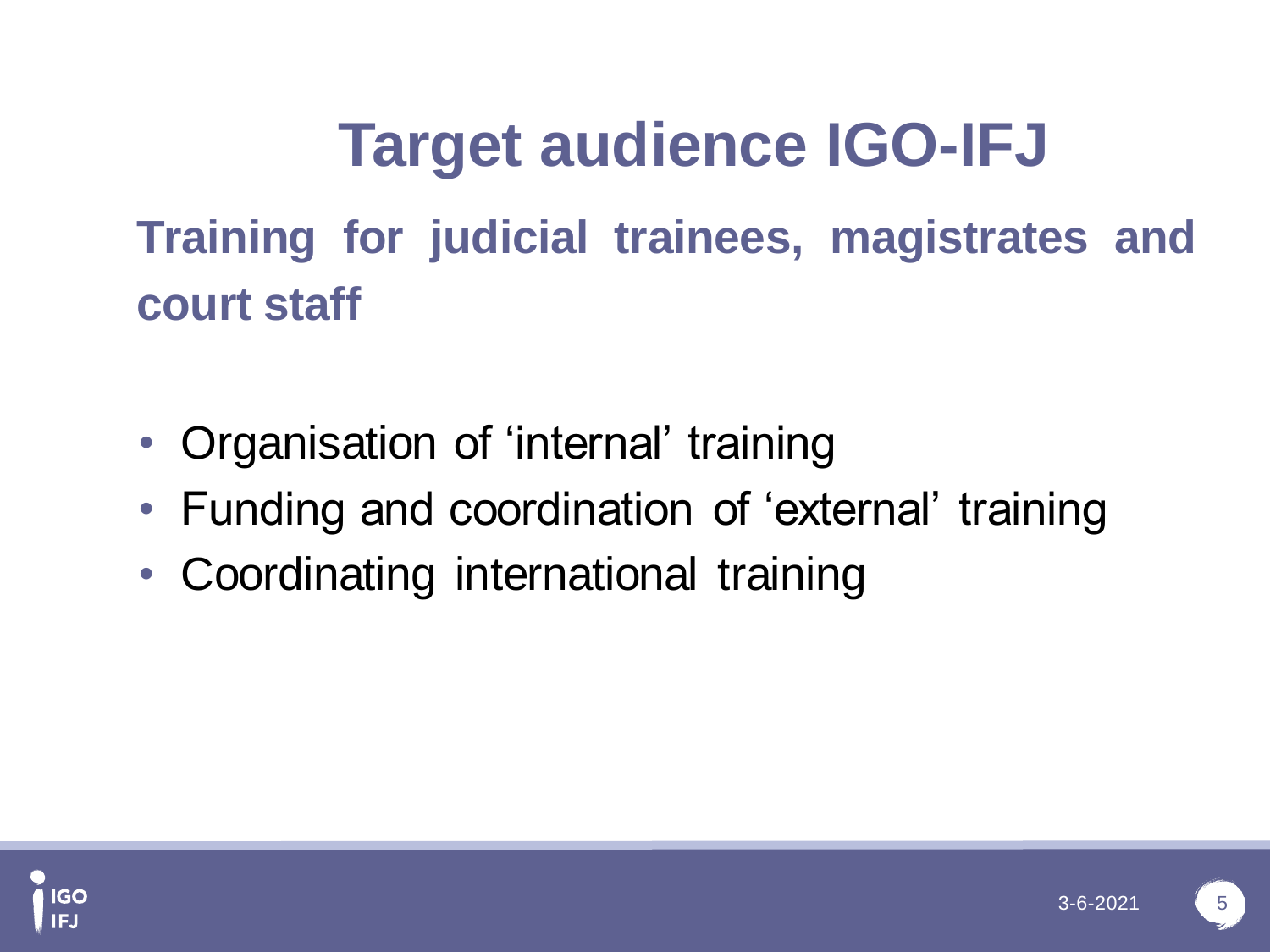## **The judicial training model**

#### **30 themes distributed over three axes**

- Technical
- Administrative-organisational
- Social-communicative

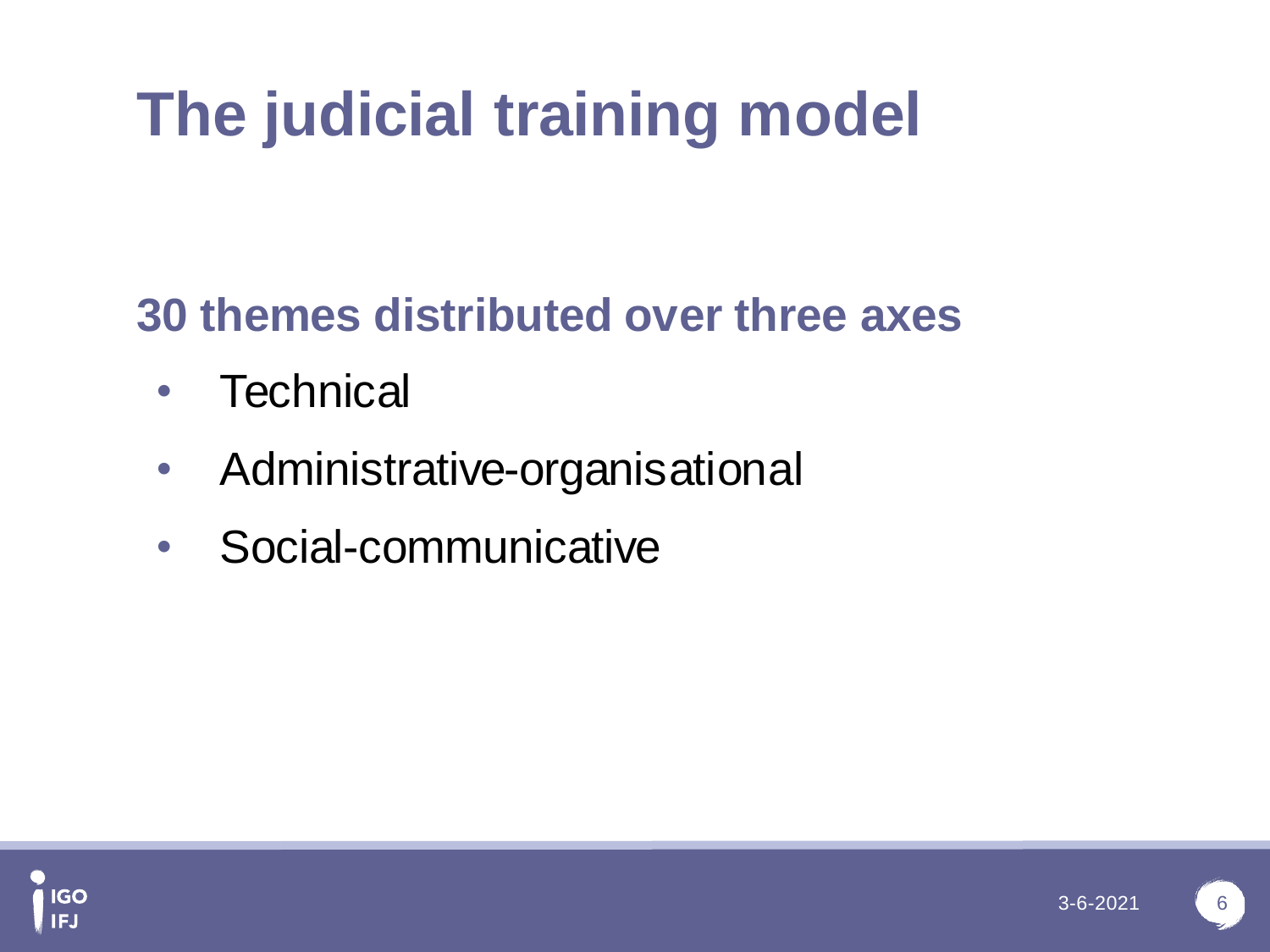## **II- How to detect training needs ?**

#### **Different ways :**

- a. Scientific Committee IGO/IFJ (Belgian Judicial Training Institute)
- b. Individual training questions posed directly to the IGO/IFJ
- c. Workgroup meetings per course (bilingual)
- d. Evaluation of each training course
- **e. Annual survey to detect the training needs**

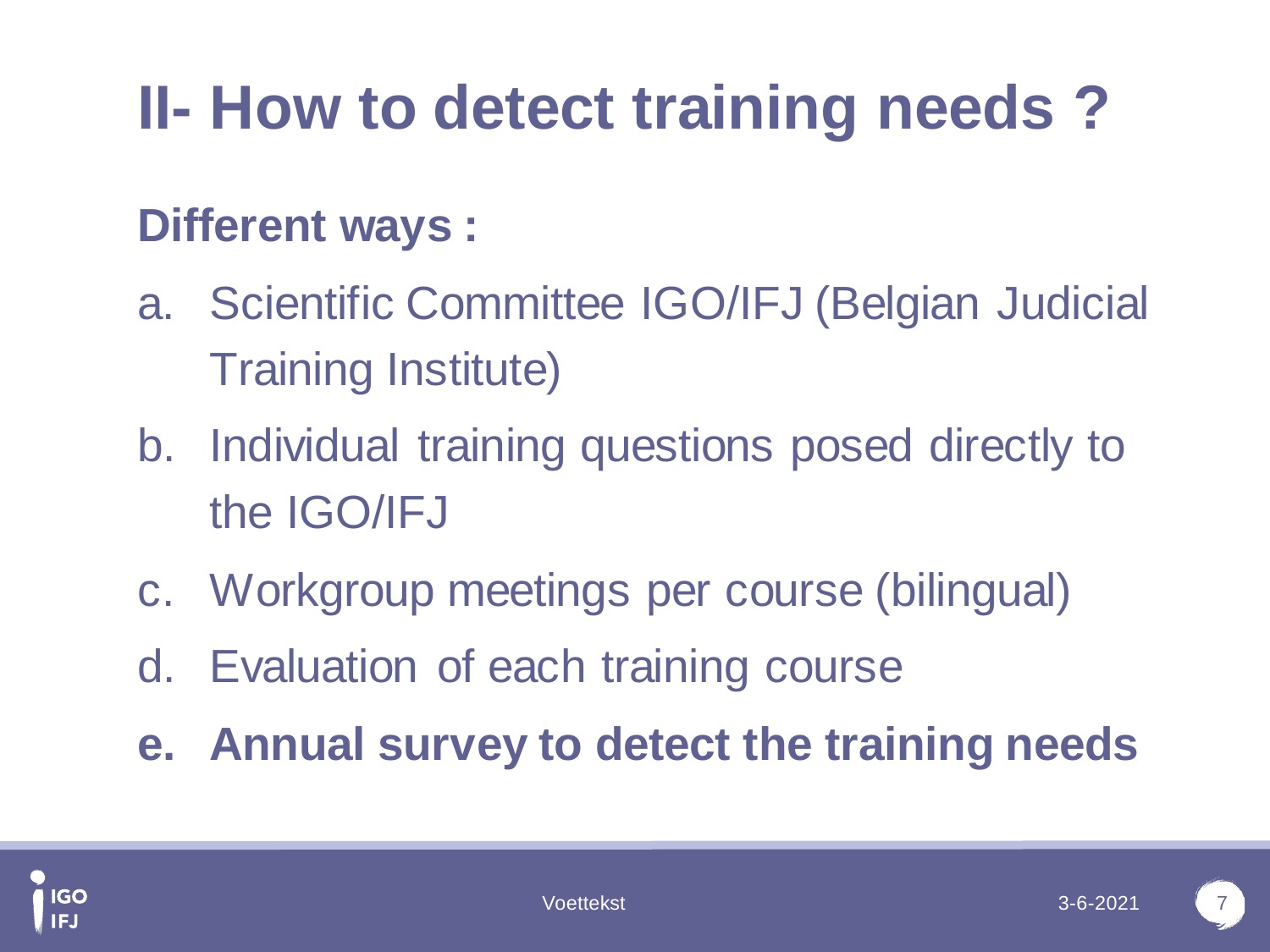## **a) Scientific Committee IGO/IFJ**

- **24 members**
- **Different backgrounds**
	- Magistrates (judges & prosecutors) or court staff
	- University Professors
	- Lawyers
	- Judicial Trainees
- **Advisory role** on the following topics
	- training policy
	- training programs
	- organization of training
	- pedagogical methods
	- knowledge management

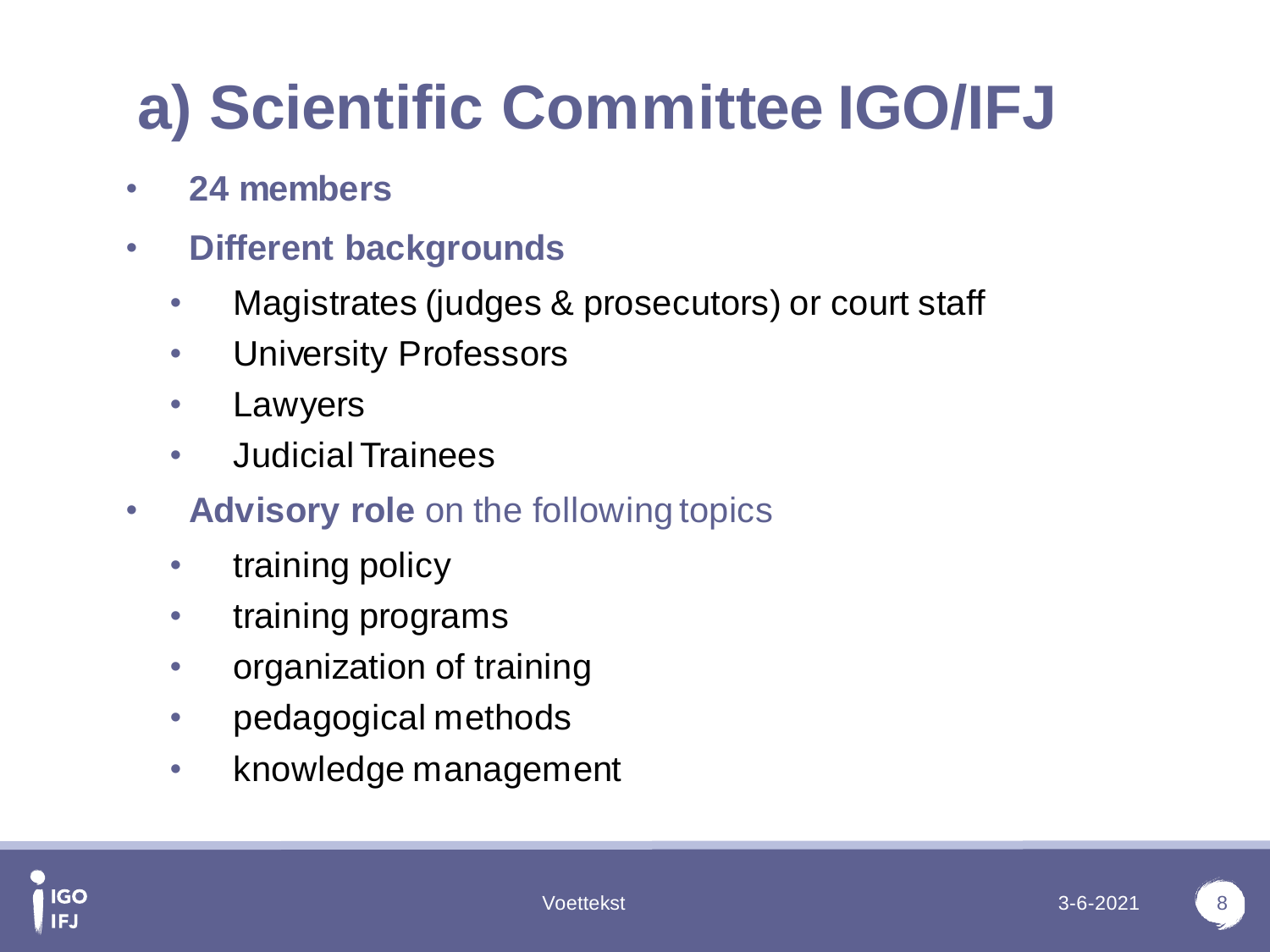## **b) Individual training questions posed directly to the IGO/IFJ**

- IGO receives a training request
- Management / Scientific committee decides whether to organize this training of not
- Due to its organisational stucture, IGO is very accessible, which results in fast decision making

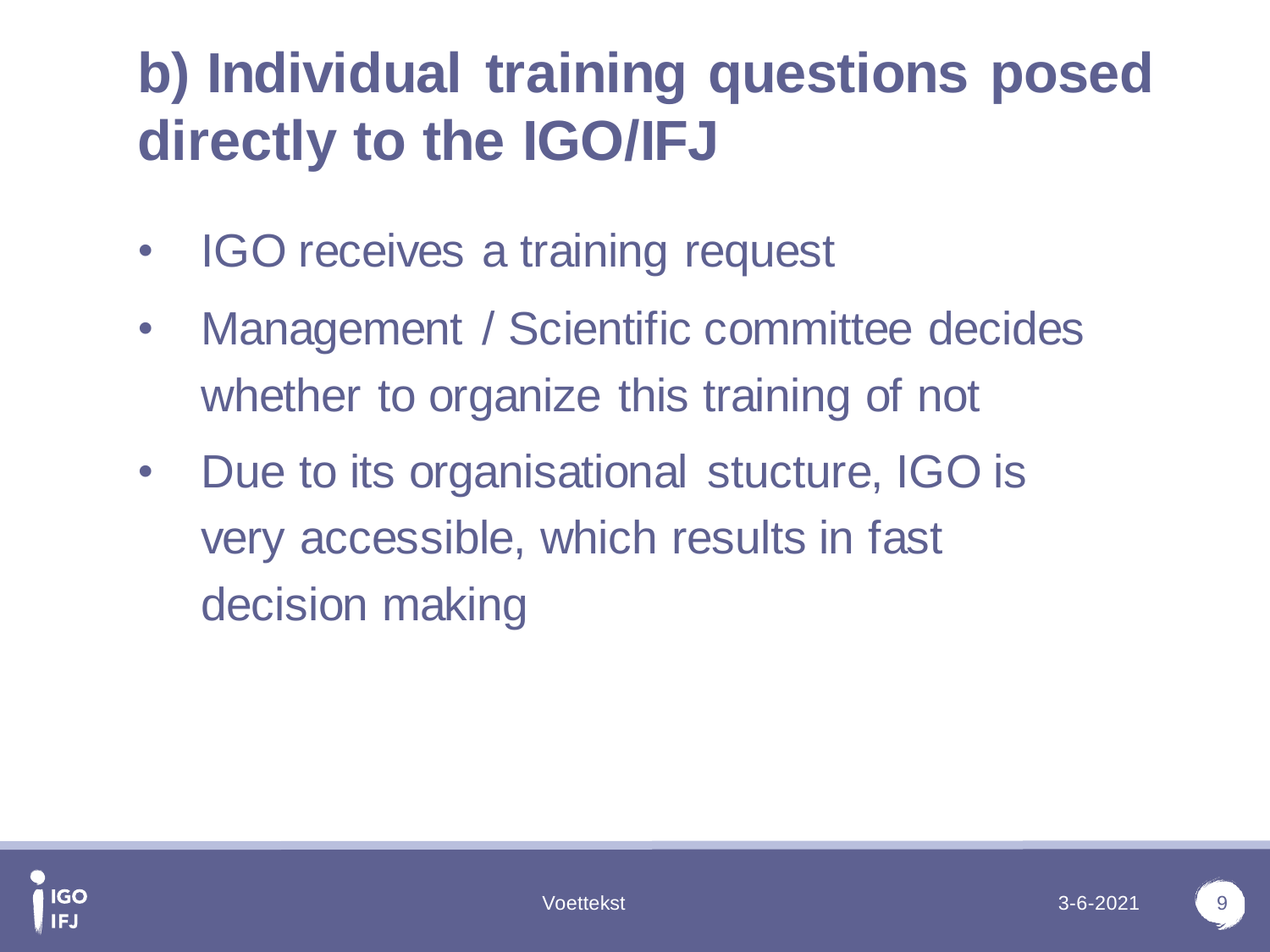## **c) Workgroup per course**

- Experts of the matter
- Bilingual
- Aligning the content of the Dutch and French training
- Field experience
- Identify training needs
- Design the programme
- Propose trainers



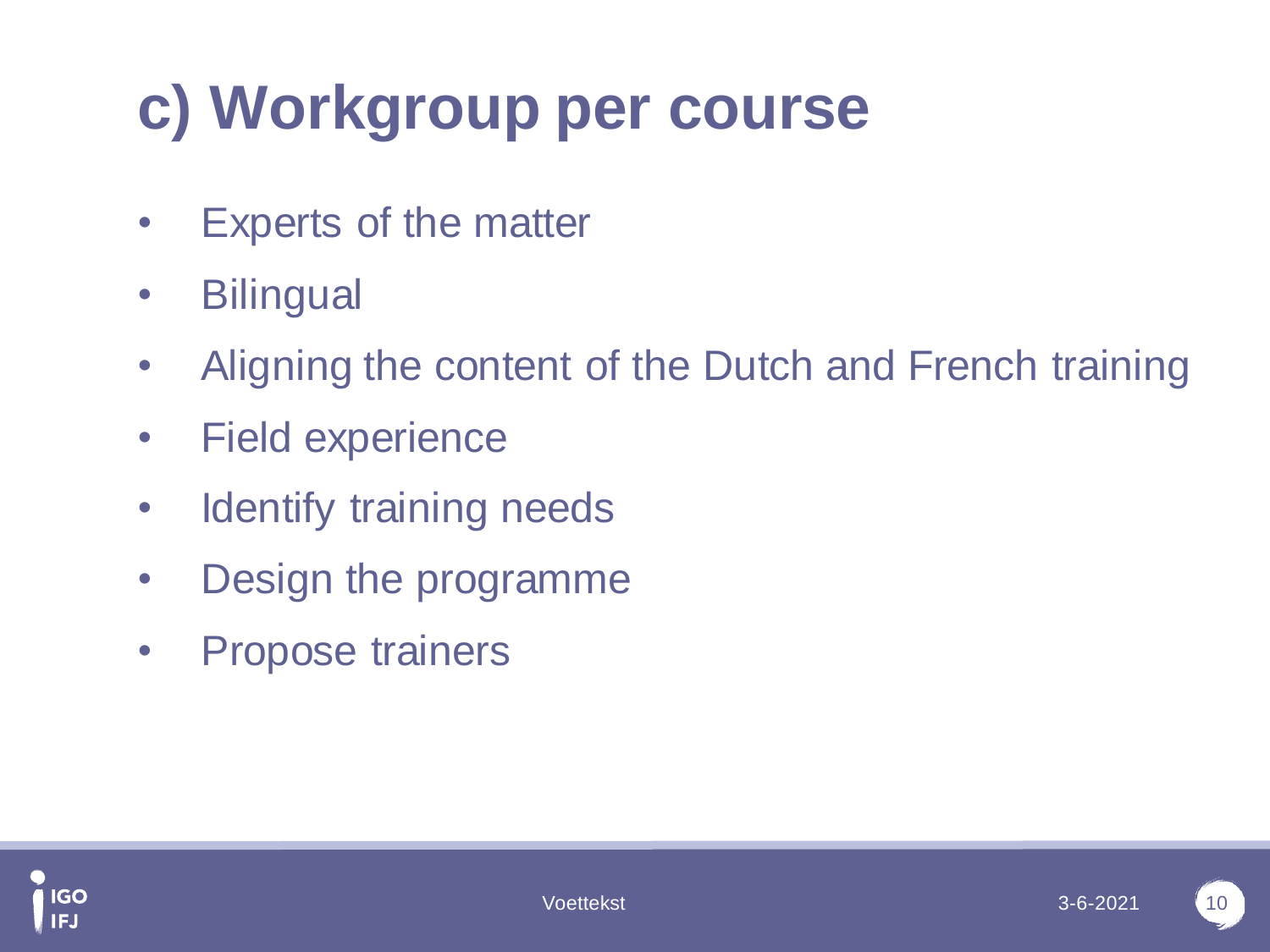## **d) Evaluation of the courses**

- Each course is evaluated
- Online evaluation form
- Evaluation results are sent to the workgroup



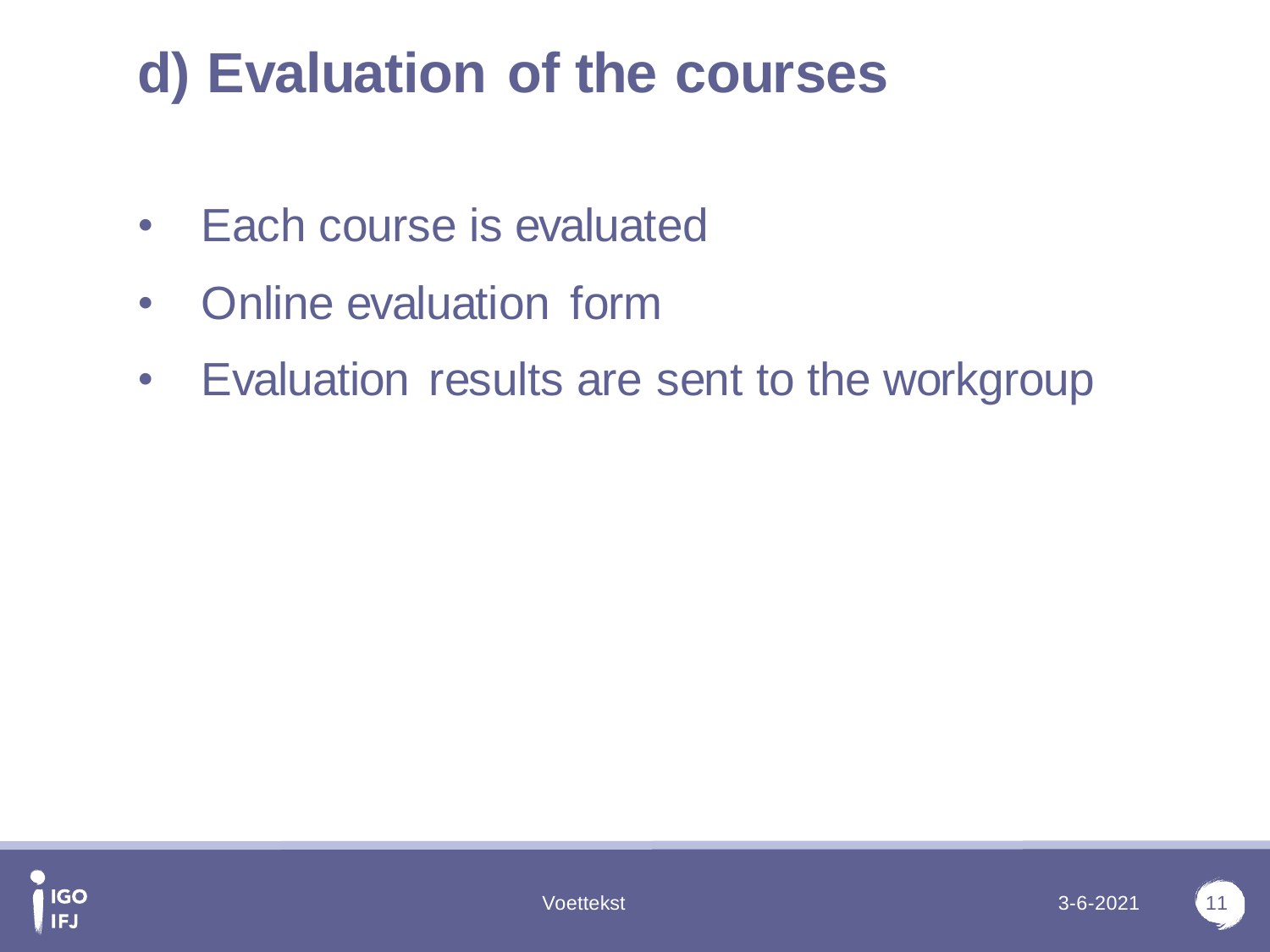## **e) Annual survey to detect the training needs**

- Online tool
- Send to our complete target group
- May/June- 3 reminders
- Open en closed questions
- Similar survey every year
- Information topics from survey
	- **Training needs**
	- Profile of respondent

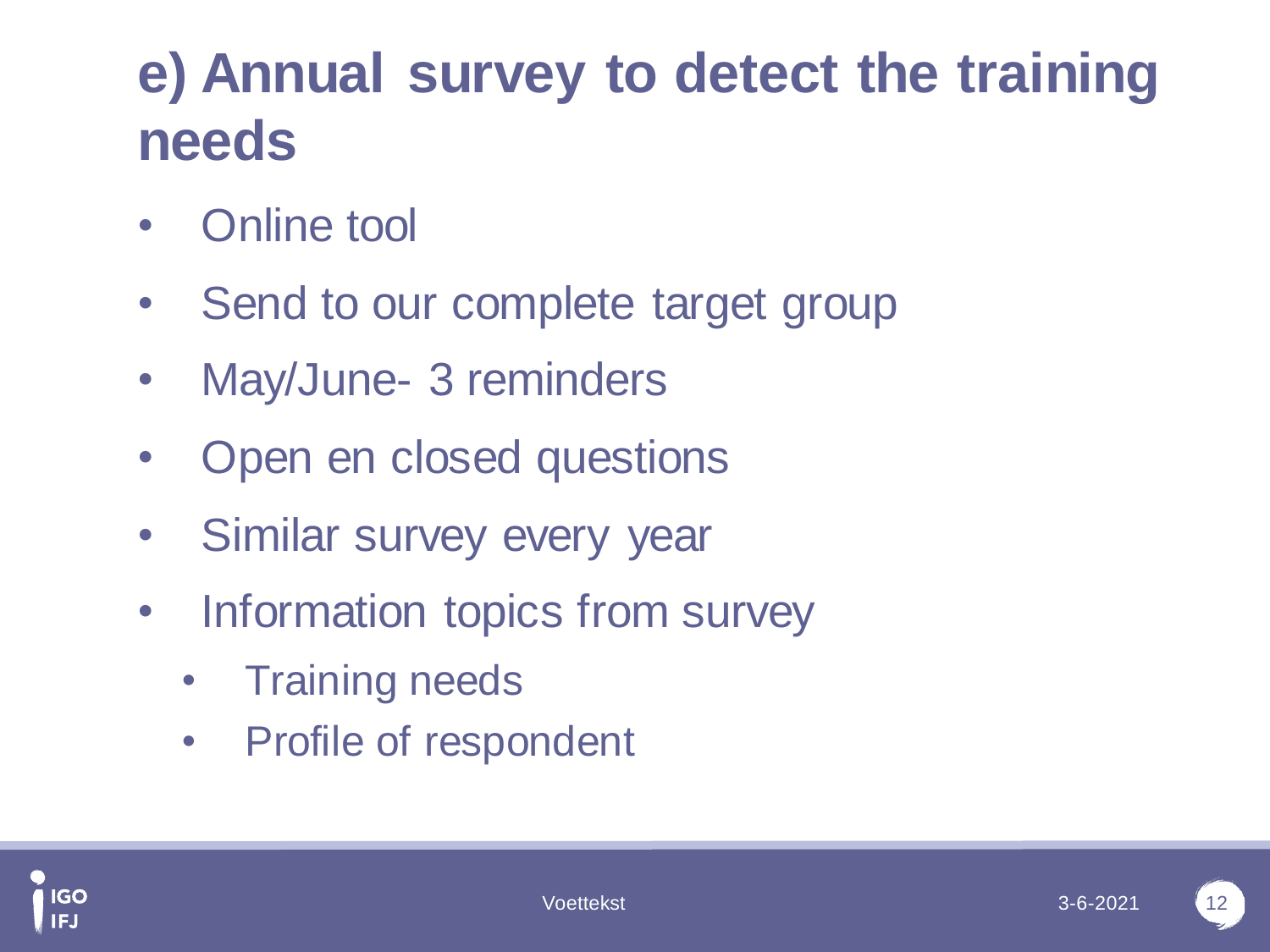## **Annual survey to detect the training needs**

#### **Training needs: required input**

- Indicate 3 training needs
- Categorized :
	- Legal / non-legal
	- Domain : Criminal, civil, economical,…
	- Theme: Drugs, terrorism, cybercrime,...
	- Motivation for training need

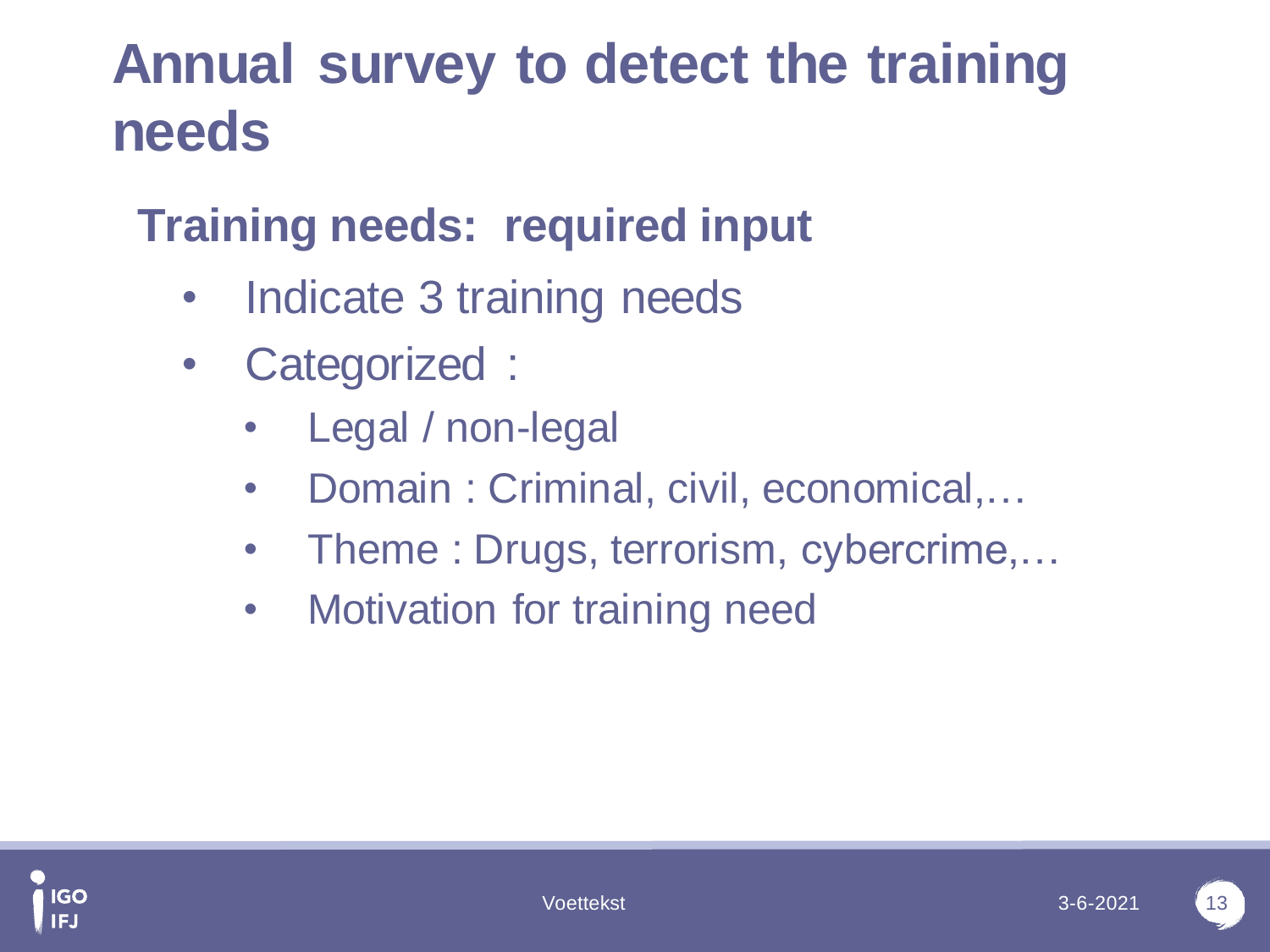### **Annual survey to detect the training needs**

- After evalution of surveys: IGO/IFJ prepares its annual report on training needs
- Shared with all the stakeholders



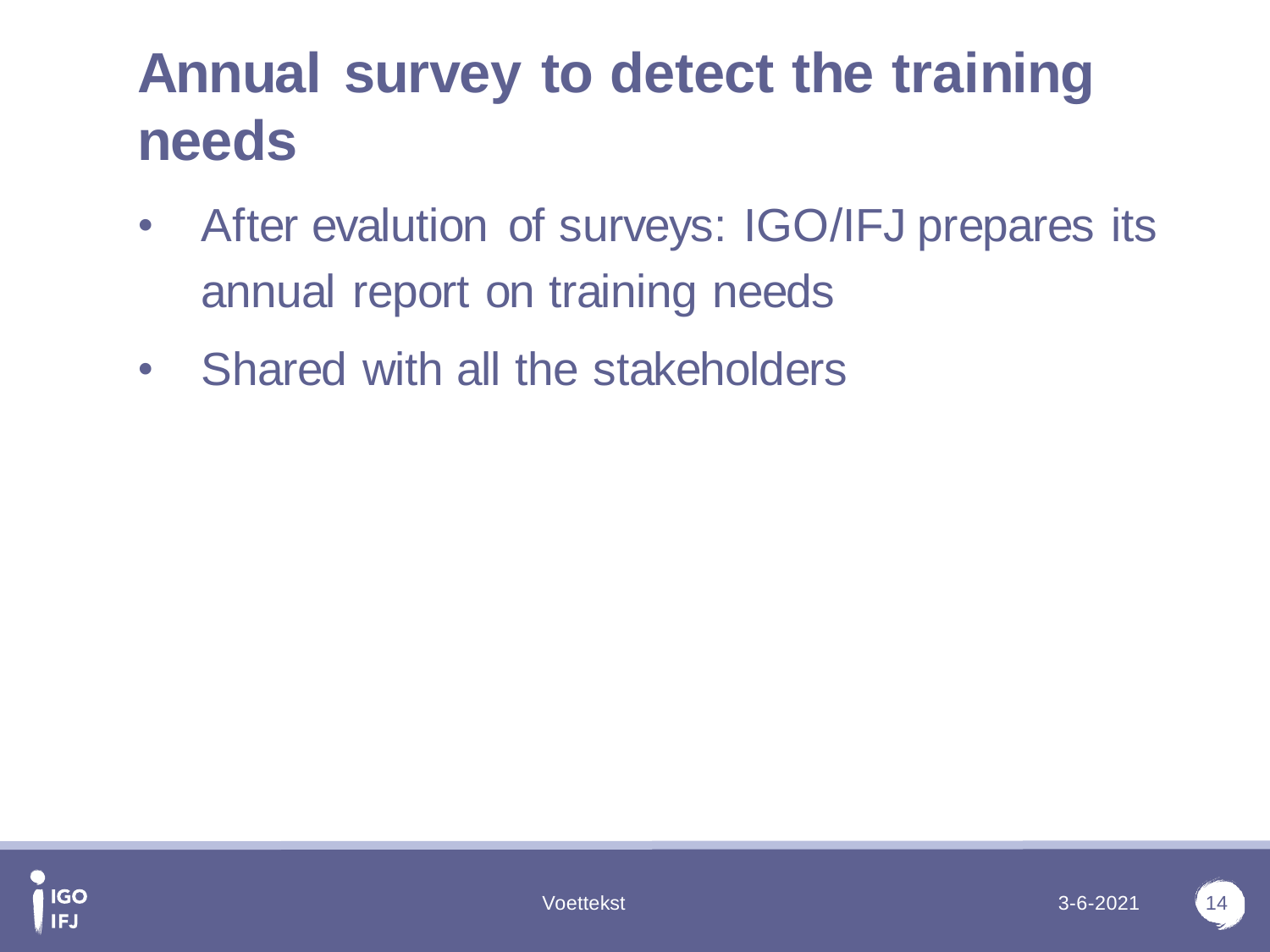## **Annual report on training needs**

**Contents** 

- Results per respondent profile
- Results per domain
- Analysis of the results in comparison with previous years
- Conclusion



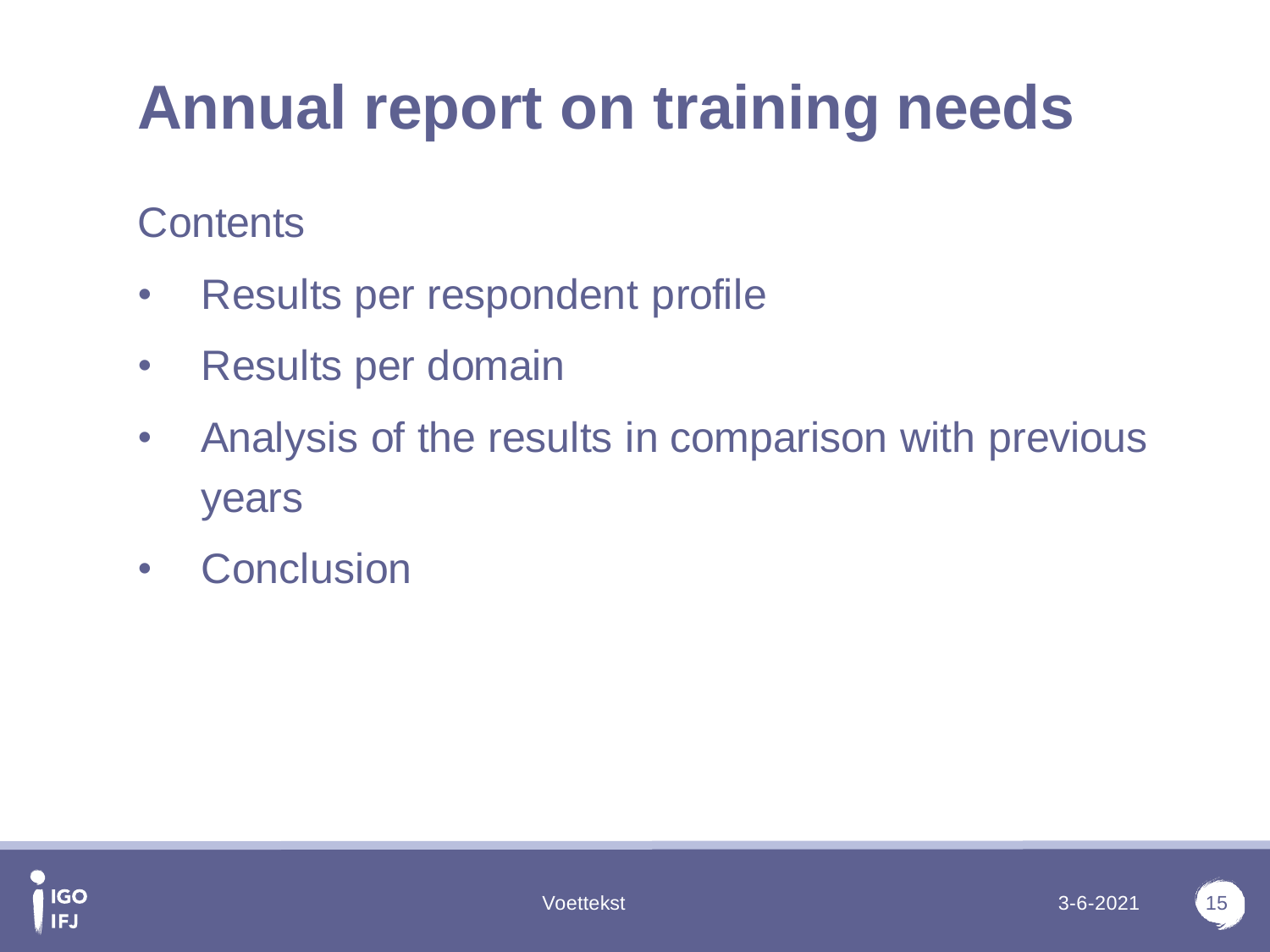## **Conclusions**

**IGO/IFJ uses different methods to identify training needs:**

- **Top down / Bottom up input**
- **Complementary methods which are aligned**

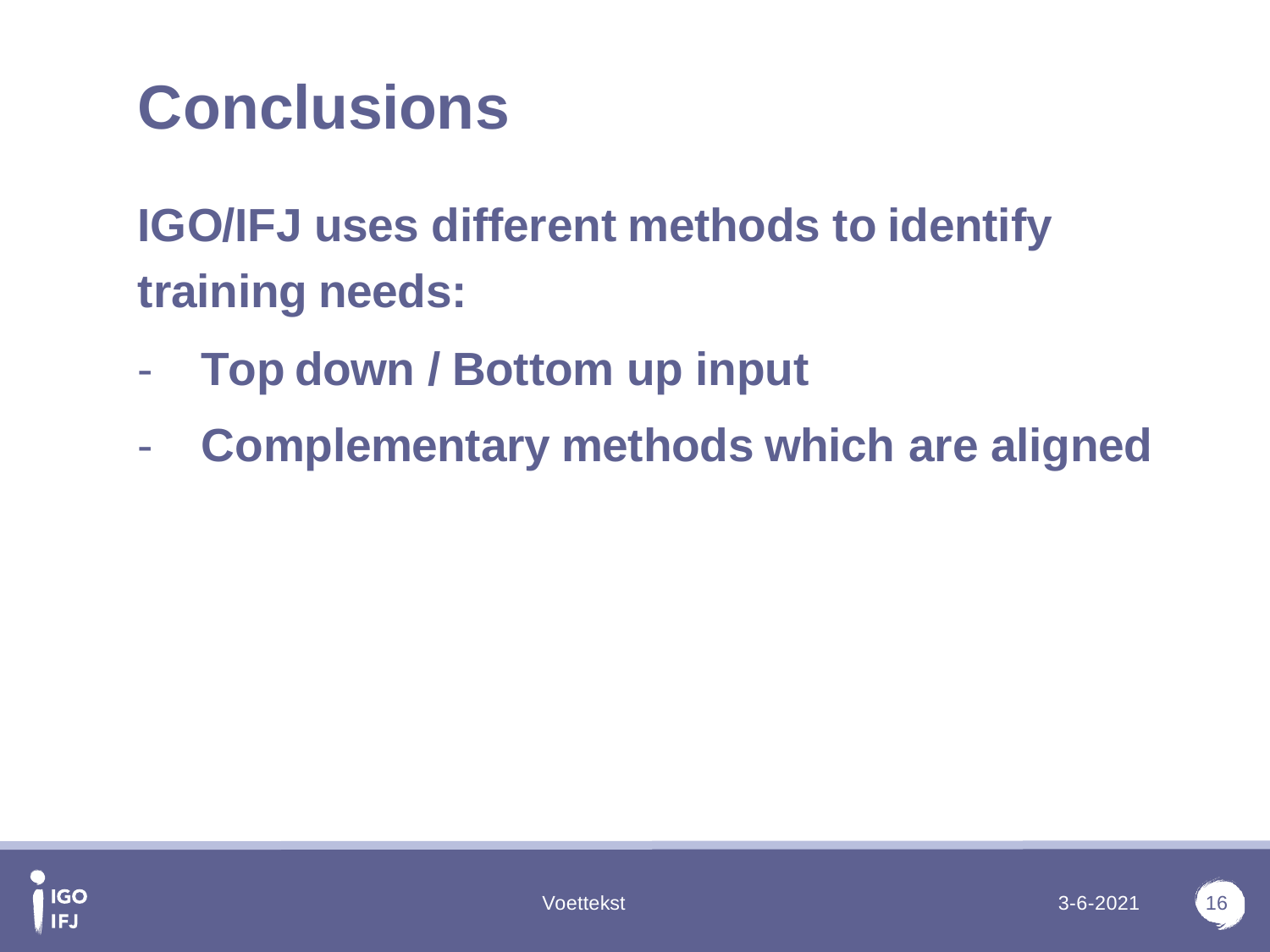## **III. IGO-IFJ : an active partner at EU and international level**

**IGO-IFJ is by law responsible for national and international cooperation on judicial training.**

Organization of international training courses

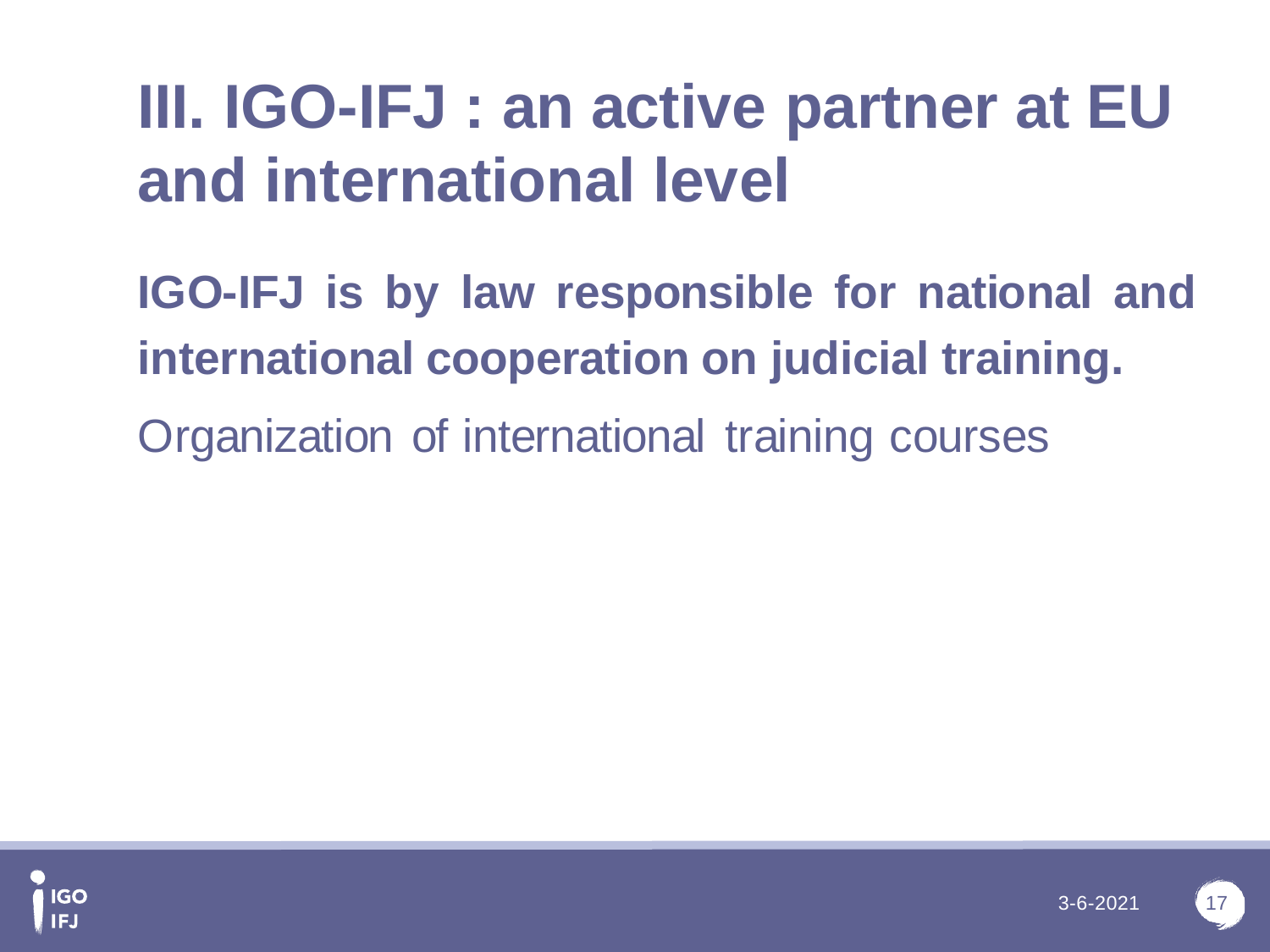## **IGO-IFJ is active in several international networks and projects**

- a. EJTN (European Judicial Training Network)
- b. EAJTN (Euro-Arab Judicial Training Network)
- c. IOJT (International Organisation of Judicial Training)
- d. IGO-IFJ is an active partner of the Council of Europe in the HELP 28 programme
- **e.** Partnerships with partner countries and institutions **f.** EU projects

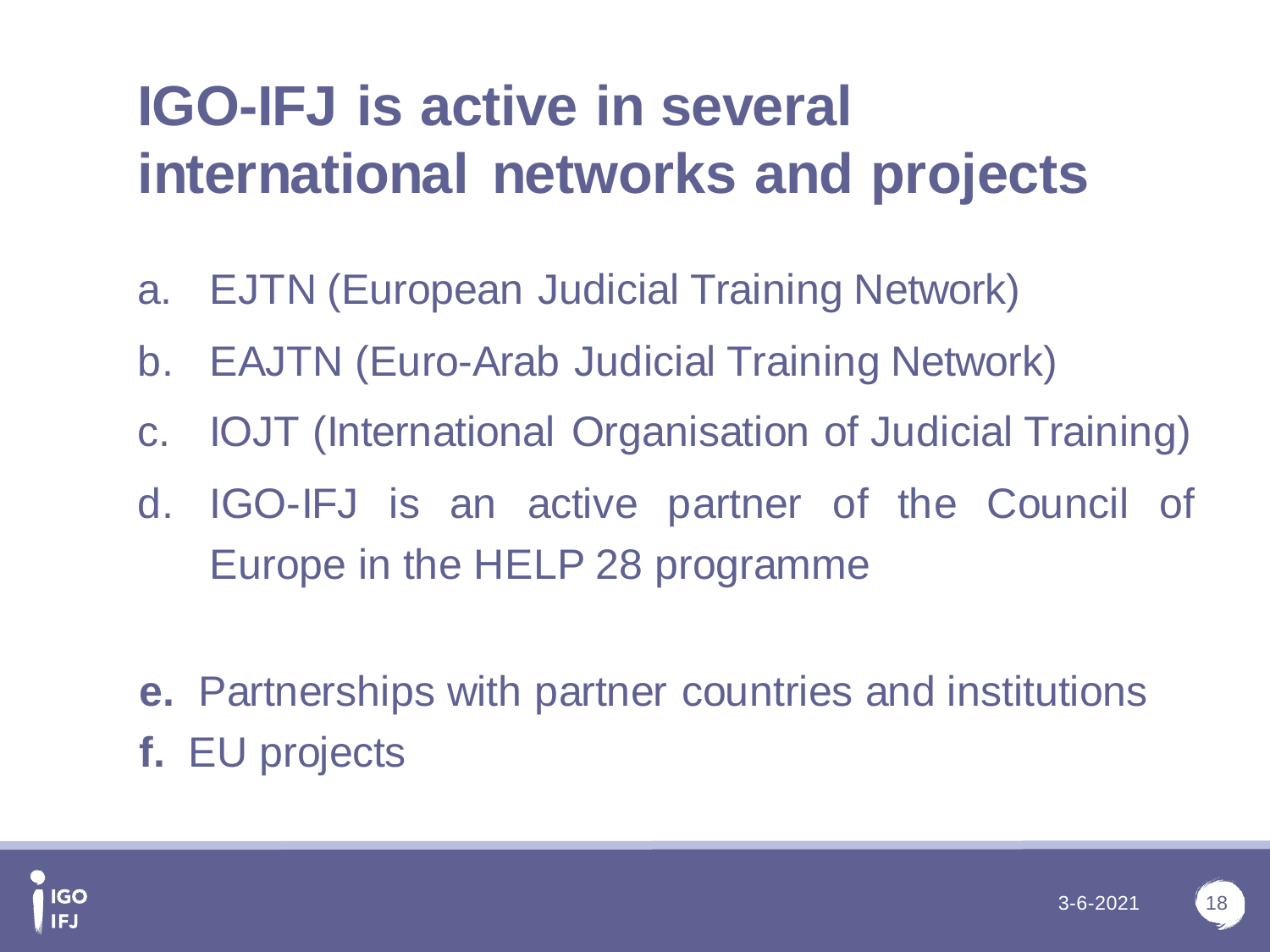# **a) EJTN**

- **IGO-IFJ is a member of EJTN and is represented in the Steering Committee and different working groups**
	- **EXECONCERGO CONVERGO CONCOCO CONCOCO EXCHANGE**
	- **n** member of WG Judicial training Methods
	- member of WG Programs

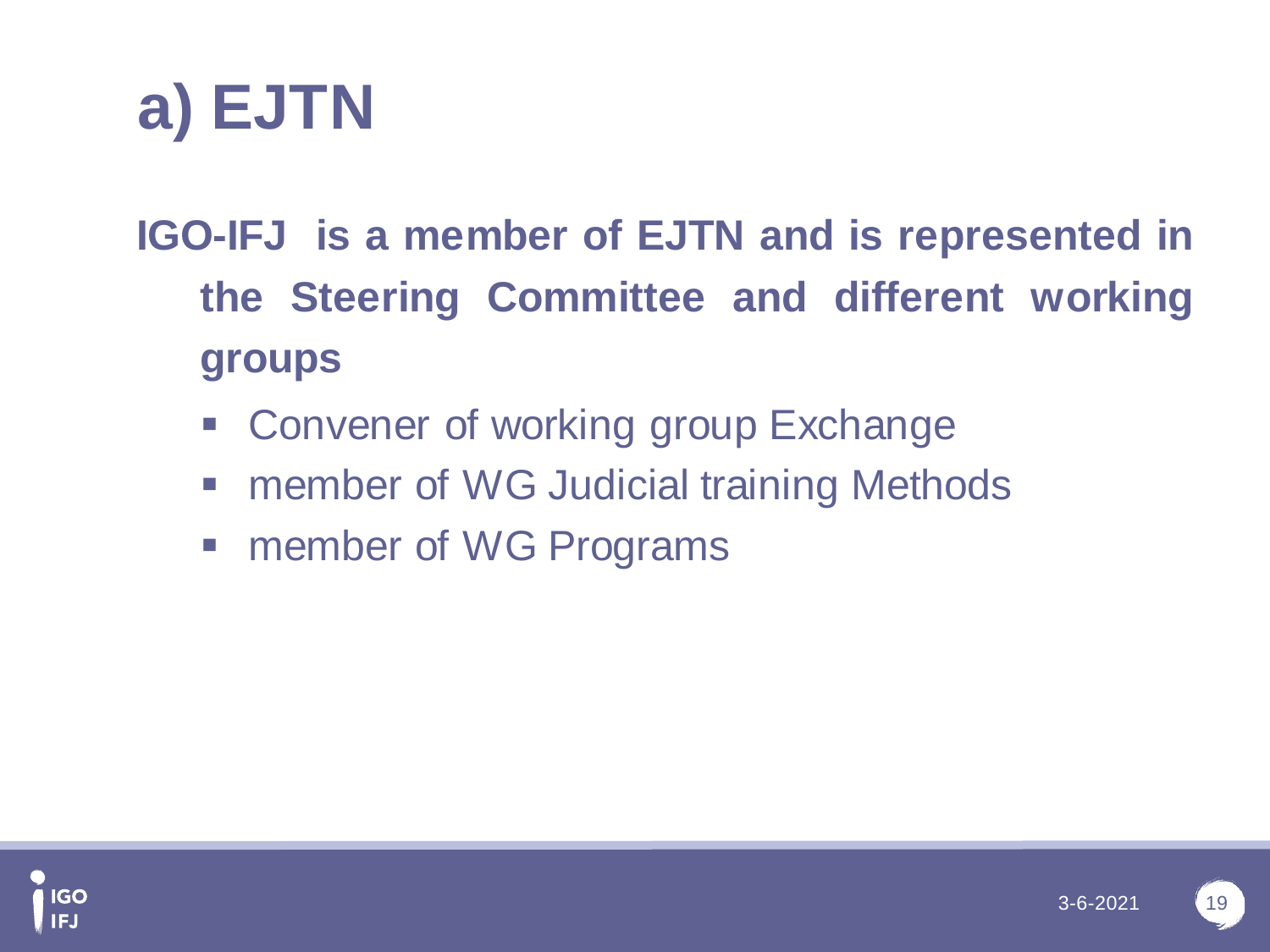### **IGO-IFJ as an active member of EJTN**

- Organization of the exchange activities
	- AIAKOS
	- Short term collective exchange
	- Specialised exchanges
	- Court presidents exchanges
	- Study visits

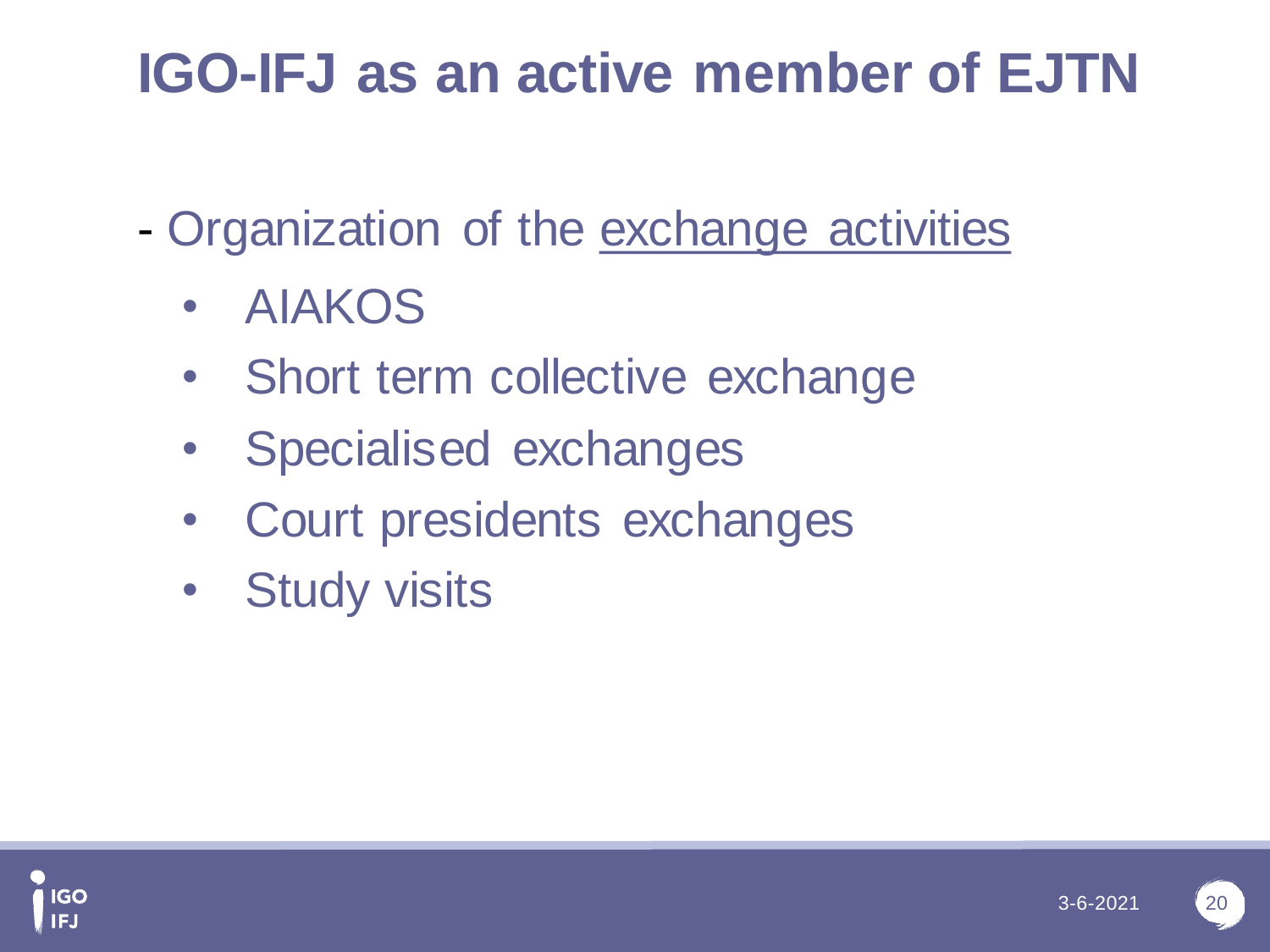## **Organisation of EJTN seminars as activity cordinator**

- For the subworking group criminal : Counterterrorism
- For the subworking group criminal : webinar the recent case law of the ECJ on Brussels I recast



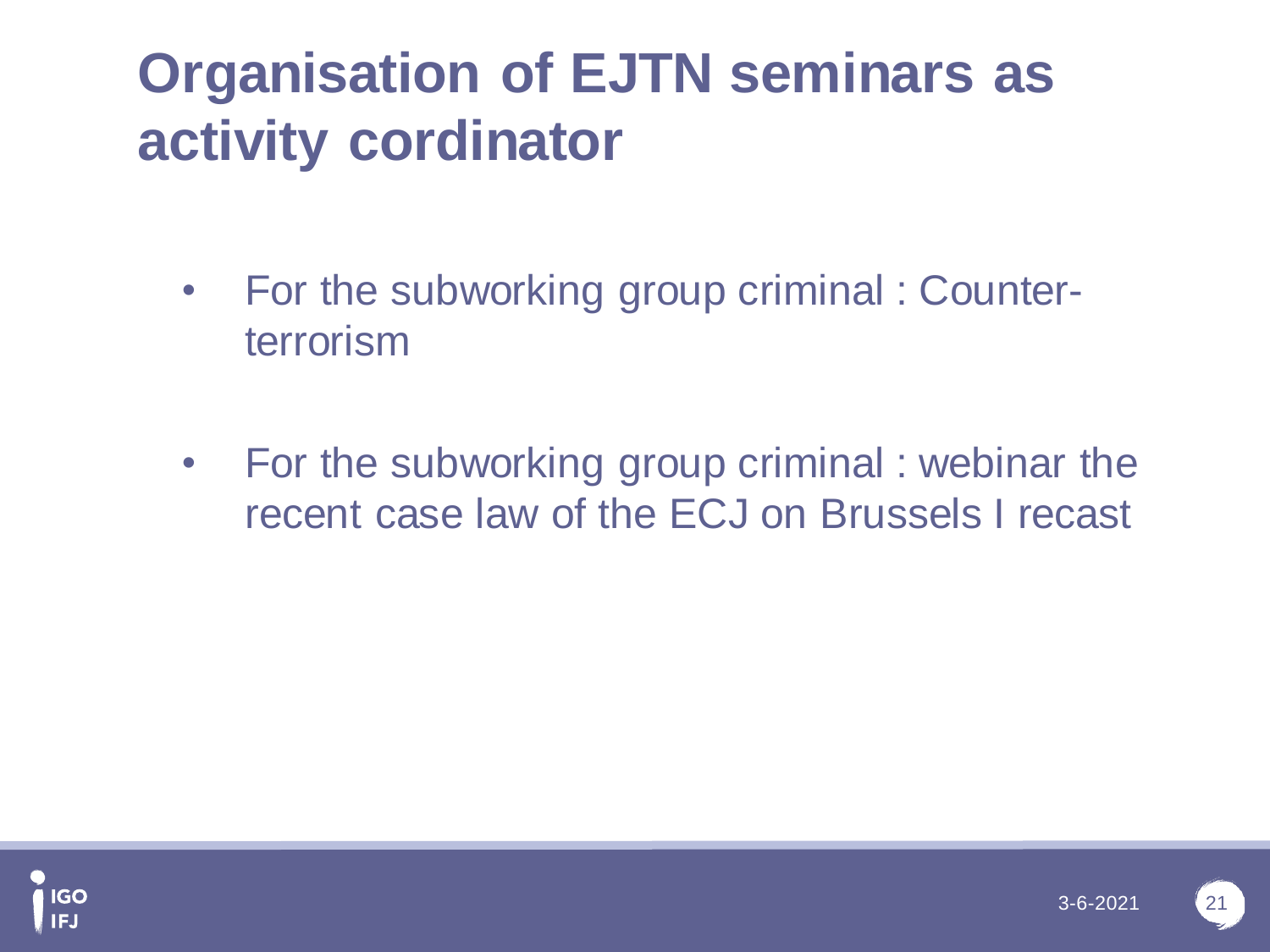## **Opening national trainings for foreign participants in CAT or CAT+**

- Cybercrime
- Seizure and confiscation

## **Hosting EJTN seminars**



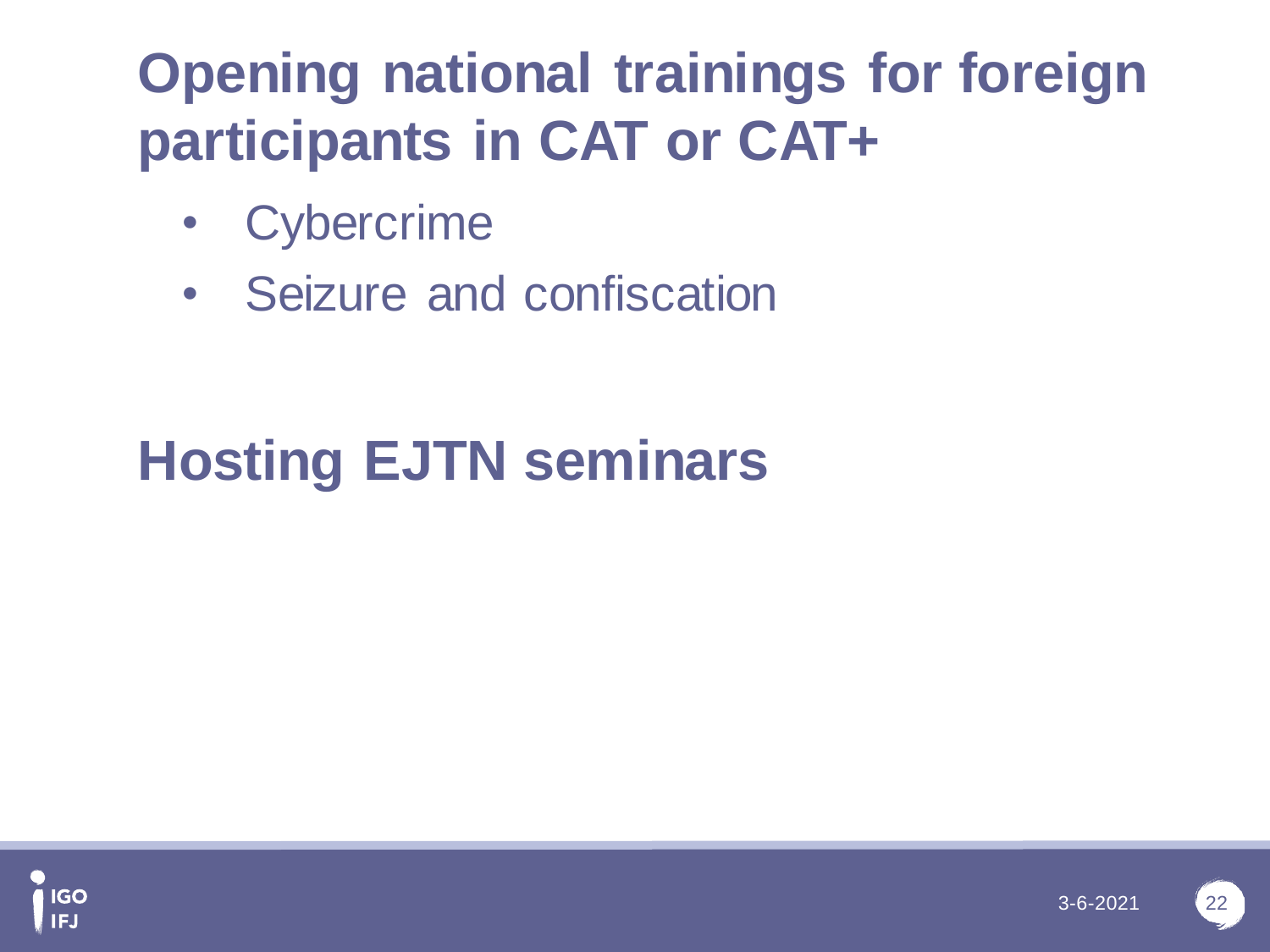

IGO-IFJ is a member of EAJTN ( Euro Arab Judicial Training Network) and vice-president of the network at this moment.

- annual trainings are organized by the members and can be attended by the other members: examples:
	- Palestine, on training methods
	- Paris, on corruption
	- The Netherlands, on labour exploitation



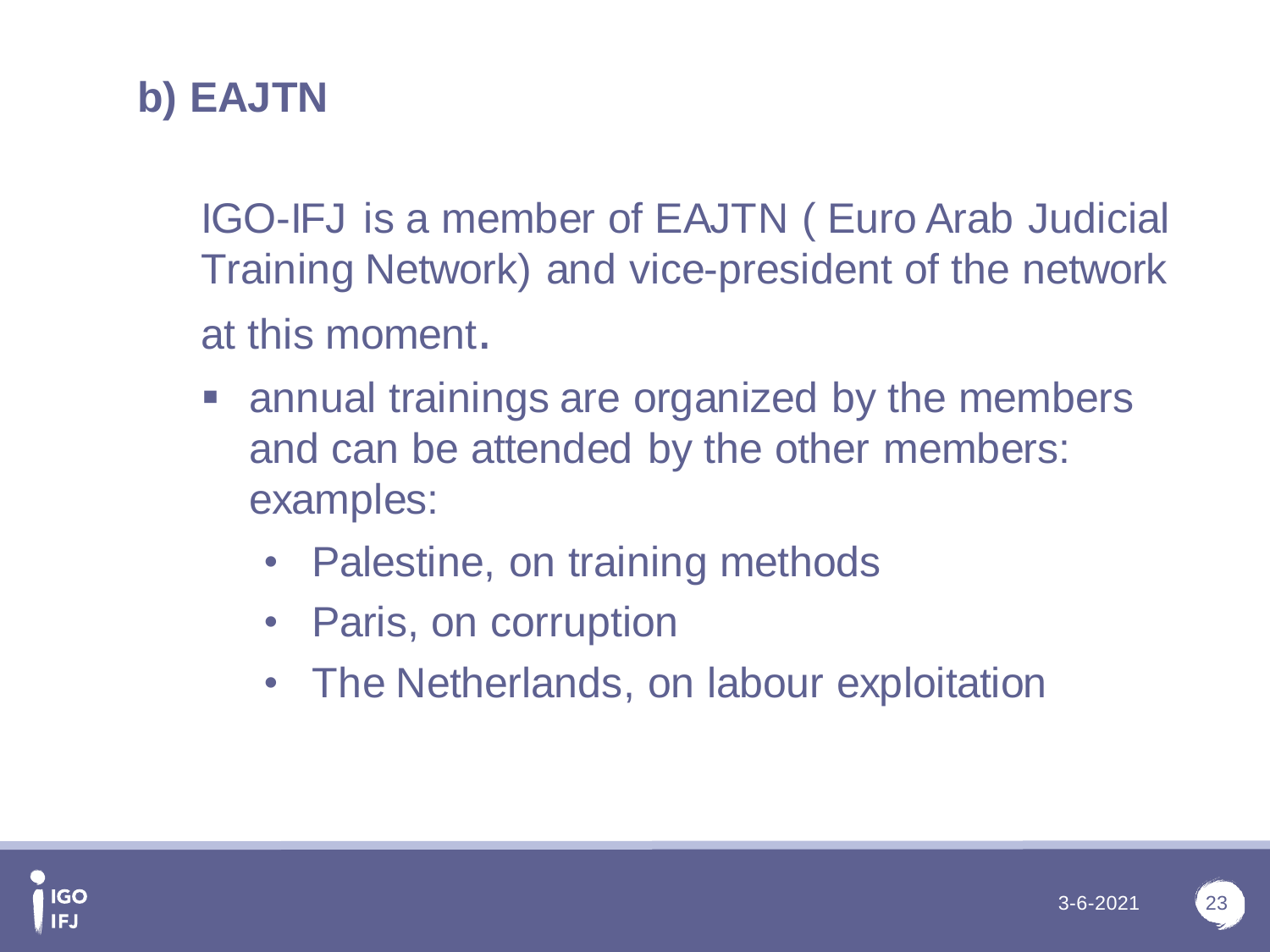

### **IGO-IFJ is a member of IOJT**

**d. CoE**

### **IGO-IFJ is an active partner of the Council of Europe in the HELP 28 programme**



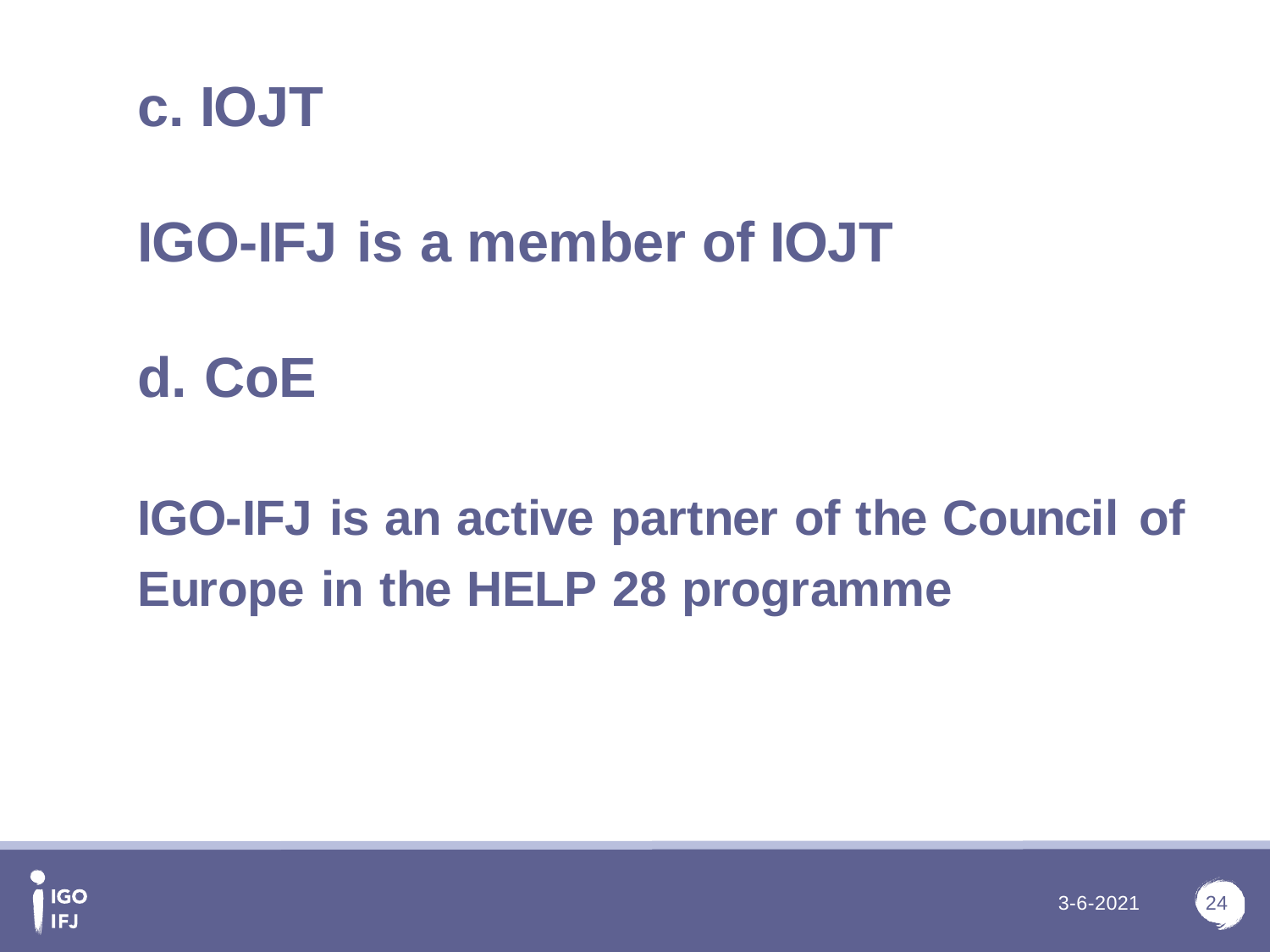### **e) Several partnerships with partner countries and institutions**

- IGO-IFJ cooperates with **judicial training schools**  and organizations in and outside the EU
- **For instance with SSR (The Netherlands):** protocol to host 5 magistrates free of charge
- o MoU with Ukraine



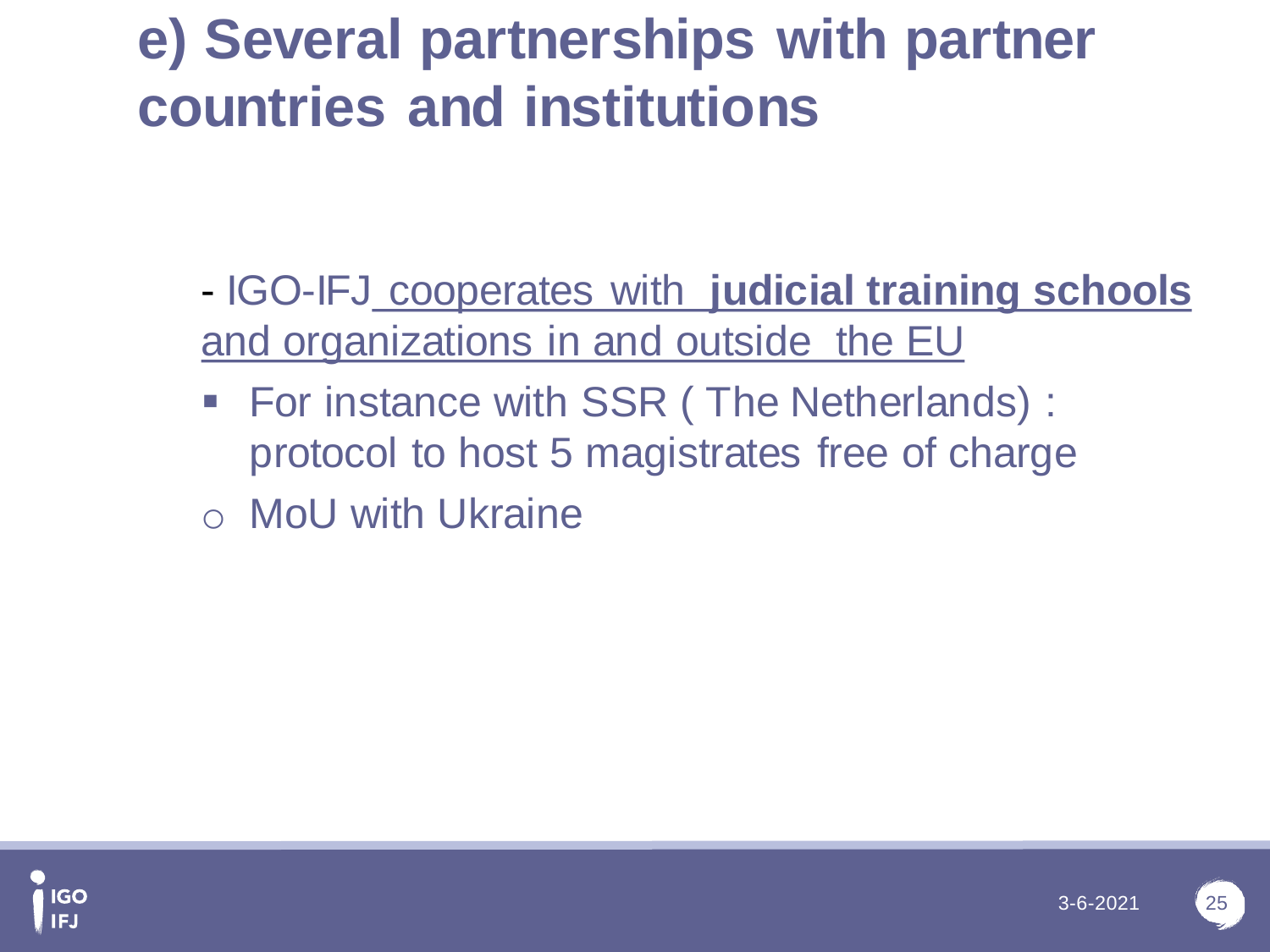- Multi-twinning with schools in France, Spain and Morokko about the implementation of Morocco's King's Charter about judicial reforms

- Collaboration with NGO's and other institutions

- RCN Democratie & Justice genderbased violence
- Caritas trafficking in human beings
- UNHCR- statelessness

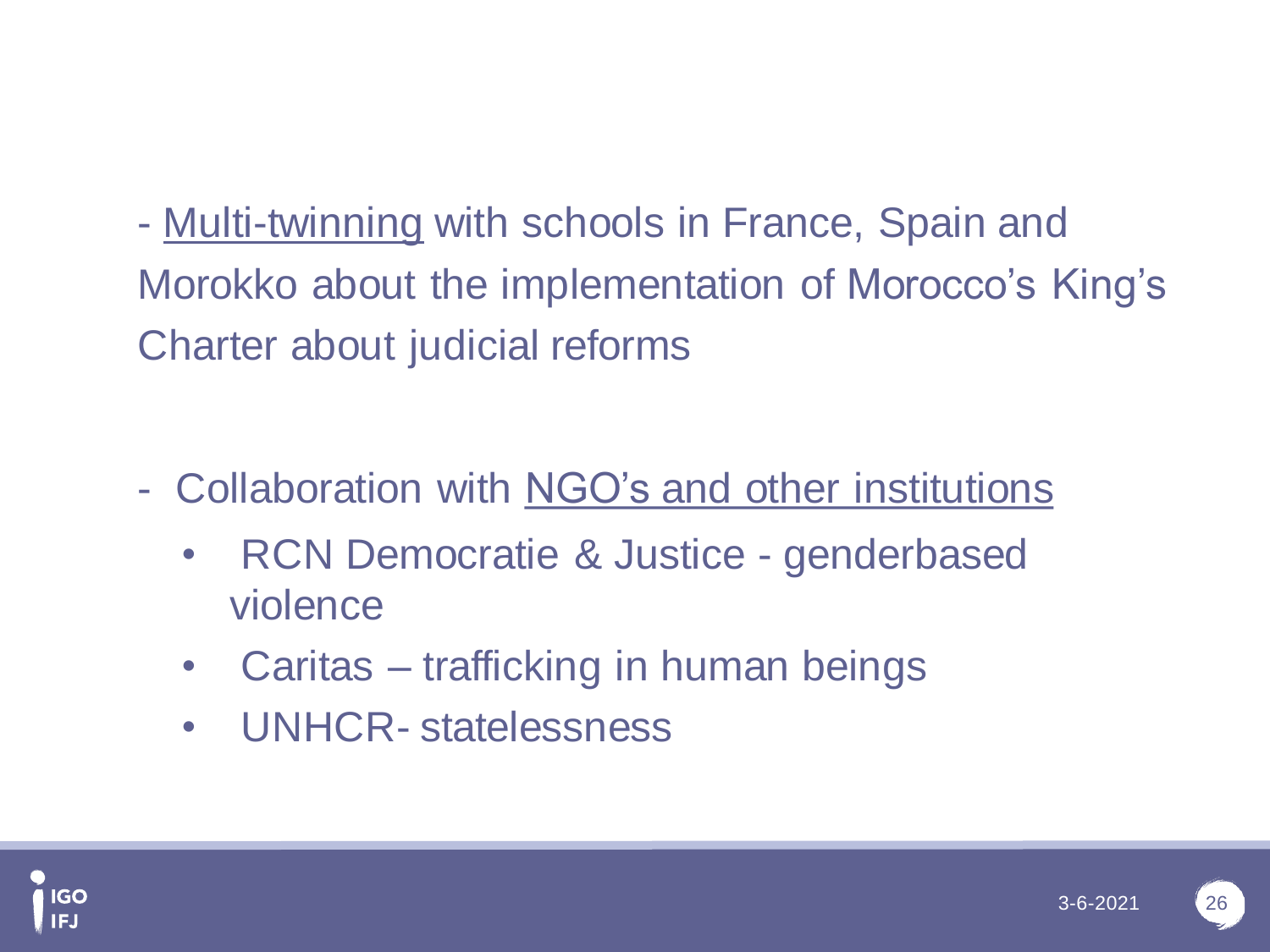

**IGO-IFJ participates actively in European projects to provide high quality trainings to its target audience either as a a main applicant or as a partner**



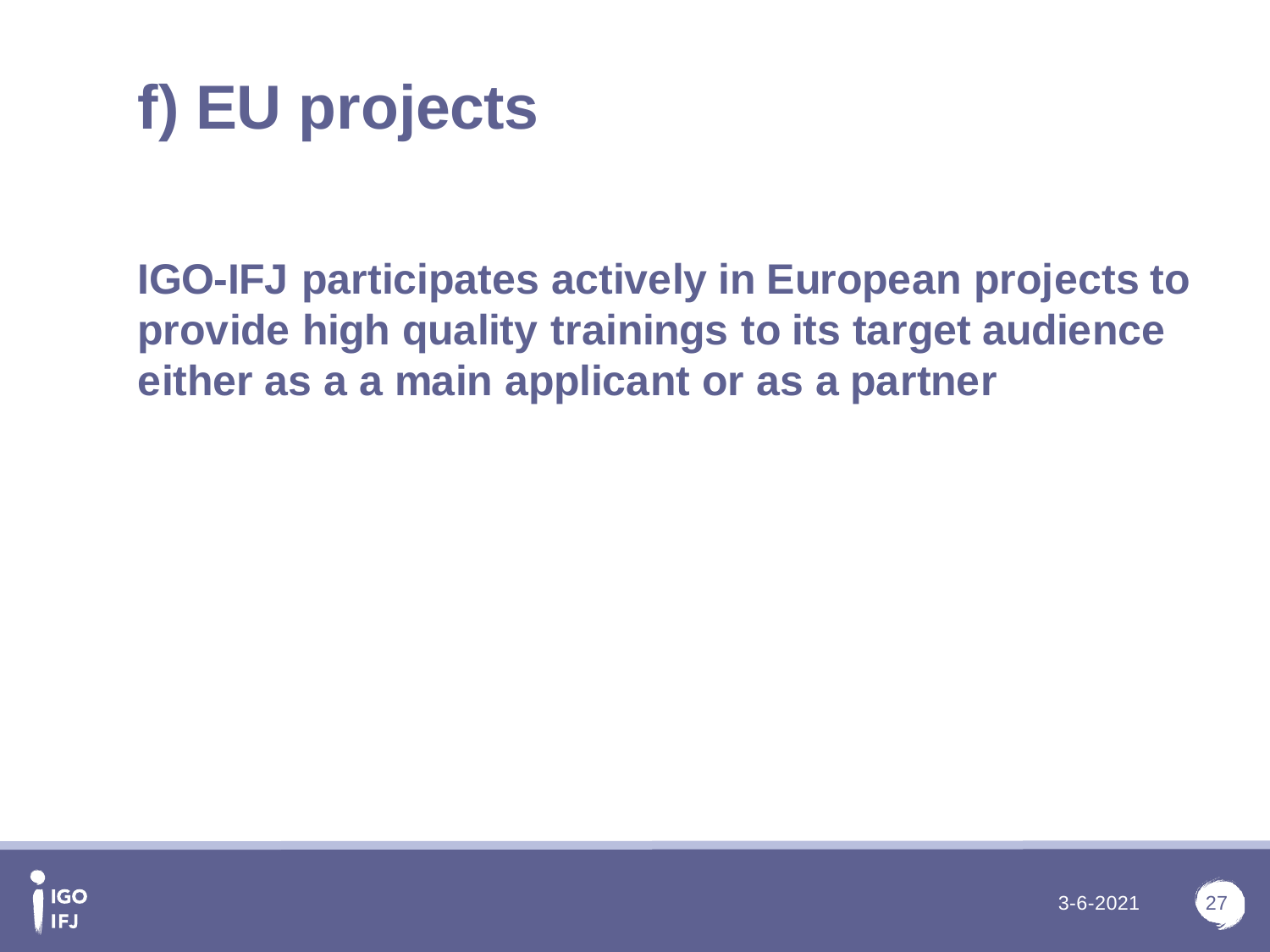